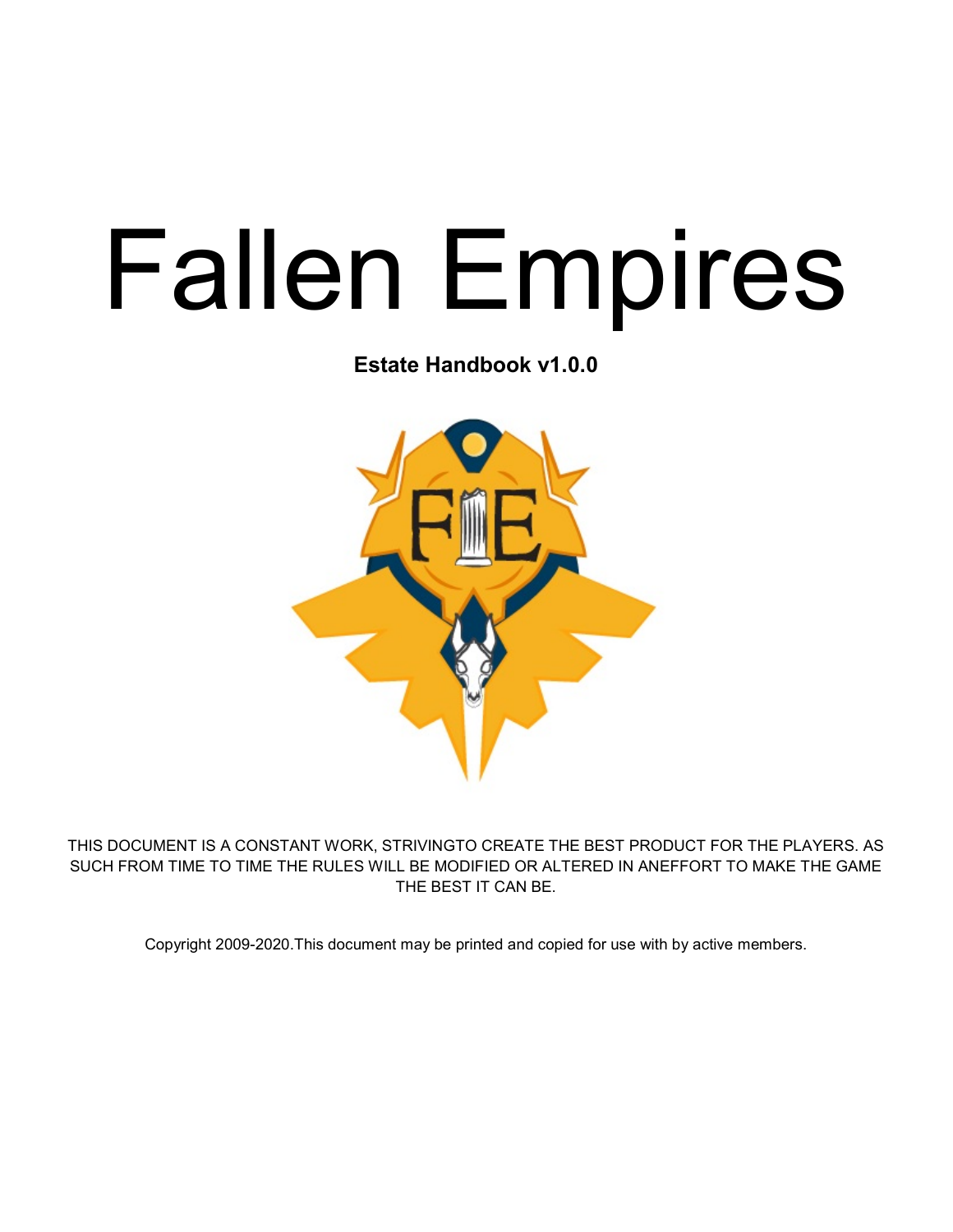## Estate Package

This is a play test and is subject to change at any time.

This package is to explain how Estates work and how each component of the Estate functions. Unless otherwise outlined, estates will not grant players access to additional in game items or resources.

 Each part of the Estate follows certain rules: each Estate will consist of a number of acres of land that will determine the cost of Taxes, and the limit to what can be built; and each structure has a Size, and Cost to Build.

 Estates are not for everyone, by design they are money sinks. They are a game feature that is more targeted to give players who have gathered up stocks of In Game money and want a focus other than just acquiring items.

## Estate Definitions

Acre- This is a plot of land, each acre has 6 units of buildable space on it. An acre is roughly 200 feet in length on each side. Land deeds can be gained in many ways including as an In Game reward, though most commonly it is purchased from the ruling body of the area. The cost for an acre of land will vary based on its In Game location.

Size- Buildings come in different sizes; this will note how many Units of an acre are needed for the building.

Cost to Build- This is the cost in cash or noted raw materials that are consumed to build the structure, this covers only the building itself. All materials have to be available in stock in order to begin a project.

#### Taxes

 Taxes are a common yearly fee charged as the upkeep for land and the buildings. The amount and how they apply will vary from location to location, and chapter to chapter. The following is the taxation scheduled for known locations:

Malin Empire: Taxes are collected yearly and due no later than June 1st, also must include a land survey for all land that is not paying taxes based on their use for the crown.

**Guilds** - 8 Gold by the Guildmaster.

Land- 5 Silver/Acre of land owned.

**Harvesting Nodes-** 1 Gold for each Node owned during the year. \* (to include current and previous nodes)

Workshops- 1 Gold for each one owned.

**Other Structures-** 5 Copper per Unit of buildings, not including ones that produce resources.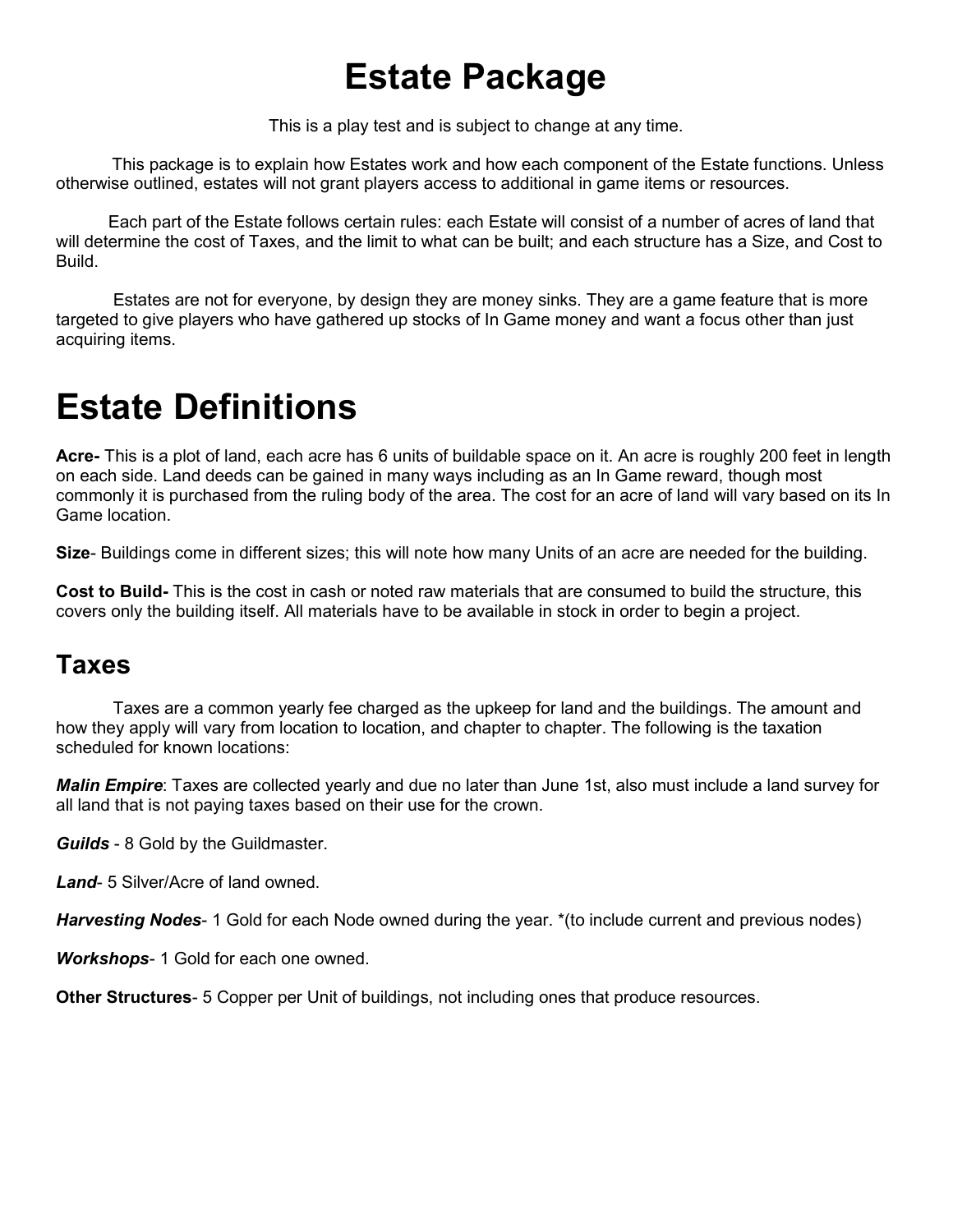## Estate Structures

Name: Acre Cost to Build: 150 Copper Description: This is the base unit for building estates.

#### Small Buildings

Name: Craftsman's Hall Unit: 1

Cost to Build: 150 Copper

Description: This building improves the amount of Copper generated through the Craftsman skill from 10 Copper per rank to 12 Copper per rank.

Name: Bakery Unit: 2 Cost to Build: 400 Copper Description: This building allows the character who owns it and has the Cooking skill to gain 5 additional production points worth of Basic items at check in.

Name: Common House (3 Rooms) Unit: 1 Cost to Build: 100 Copper

Description: A small building that has the basics of life and can house 3-5 people.

Name: Forge Unit: 2 Cost to Build: 400 Copper

Description: This building allows the character who owns it and has the Smithing or Engineering skills to gain 5 additional production points worth of Basic items at check in.

Name: Laboratory Unit: 2 Cost to Build: 400 Copper

Description: This building allows the character who owns it and has the Brew Potion or Chemistry skills to gain 5 additional production points worth of Basic items at check in.

Name: Reliquary Unit: 2 Cost to Build: 400 Copper Description: This building allows the character who owns it and has the Scribe Runes skill to gain 5

additional production points worth of Basic items at check in.